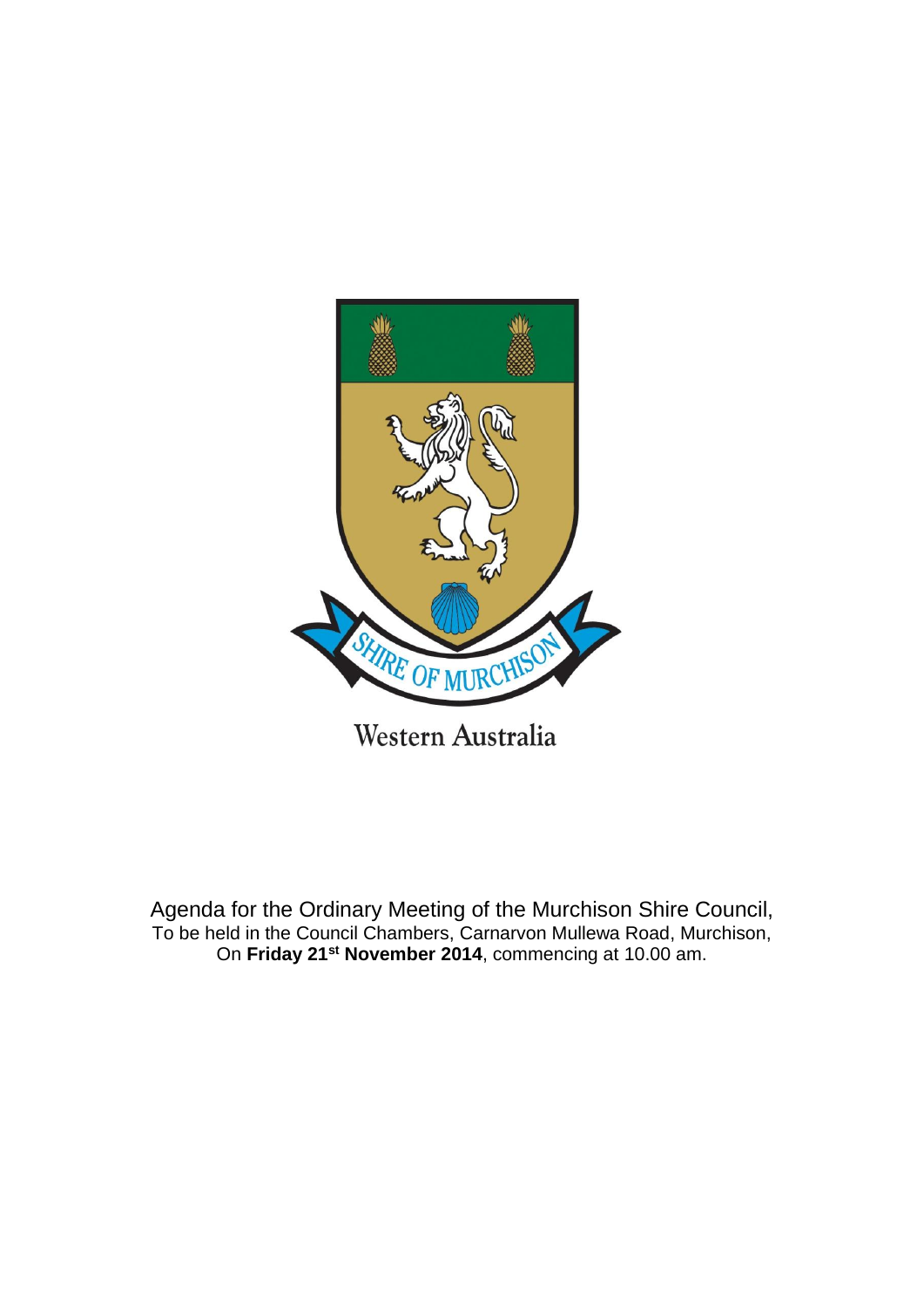# **TABLE OF CONTENTS**

| 1.              | DECLARATION OF OPENING/ANNOUNCEMENT OF VISITORS 3       |  |
|-----------------|---------------------------------------------------------|--|
| 2.              | RECORD OF ATTENDANCE/APOLOGIES/LEAVE OF ABSENCE 3       |  |
| 3.              | RESPONSE TO PREVIOUS PUBLIC QUESTIONS TAKEN ON NOTICE 3 |  |
| 4               |                                                         |  |
|                 | 4.1                                                     |  |
| 5.              |                                                         |  |
| 6.              |                                                         |  |
| 7.              | NOTICE OF ITEMS TO BE DISCUSSED BEHIND CLOSED DOORS6    |  |
| 8.              |                                                         |  |
|                 | 8.1                                                     |  |
| 9.              | ANNOUNCEMENTS BY PRESIDING PERSON WITHOUT DISCUSSION7   |  |
| 10.             |                                                         |  |
| 11.             |                                                         |  |
| 12.             |                                                         |  |
| 13.             |                                                         |  |
|                 | 13.1                                                    |  |
|                 | 13.2                                                    |  |
| 14.             | 14.1                                                    |  |
|                 | 14.2                                                    |  |
| 15.             |                                                         |  |
| 16.             |                                                         |  |
|                 | 16.1                                                    |  |
|                 | 162                                                     |  |
| 17 <sub>1</sub> |                                                         |  |
| 18.             |                                                         |  |
|                 | 18.1                                                    |  |
|                 | 18.2                                                    |  |
|                 | 18.3<br>18.4                                            |  |
| 19.             |                                                         |  |
| 20.             |                                                         |  |
| 21.             |                                                         |  |
| 22.             |                                                         |  |
| 23.             |                                                         |  |
|                 |                                                         |  |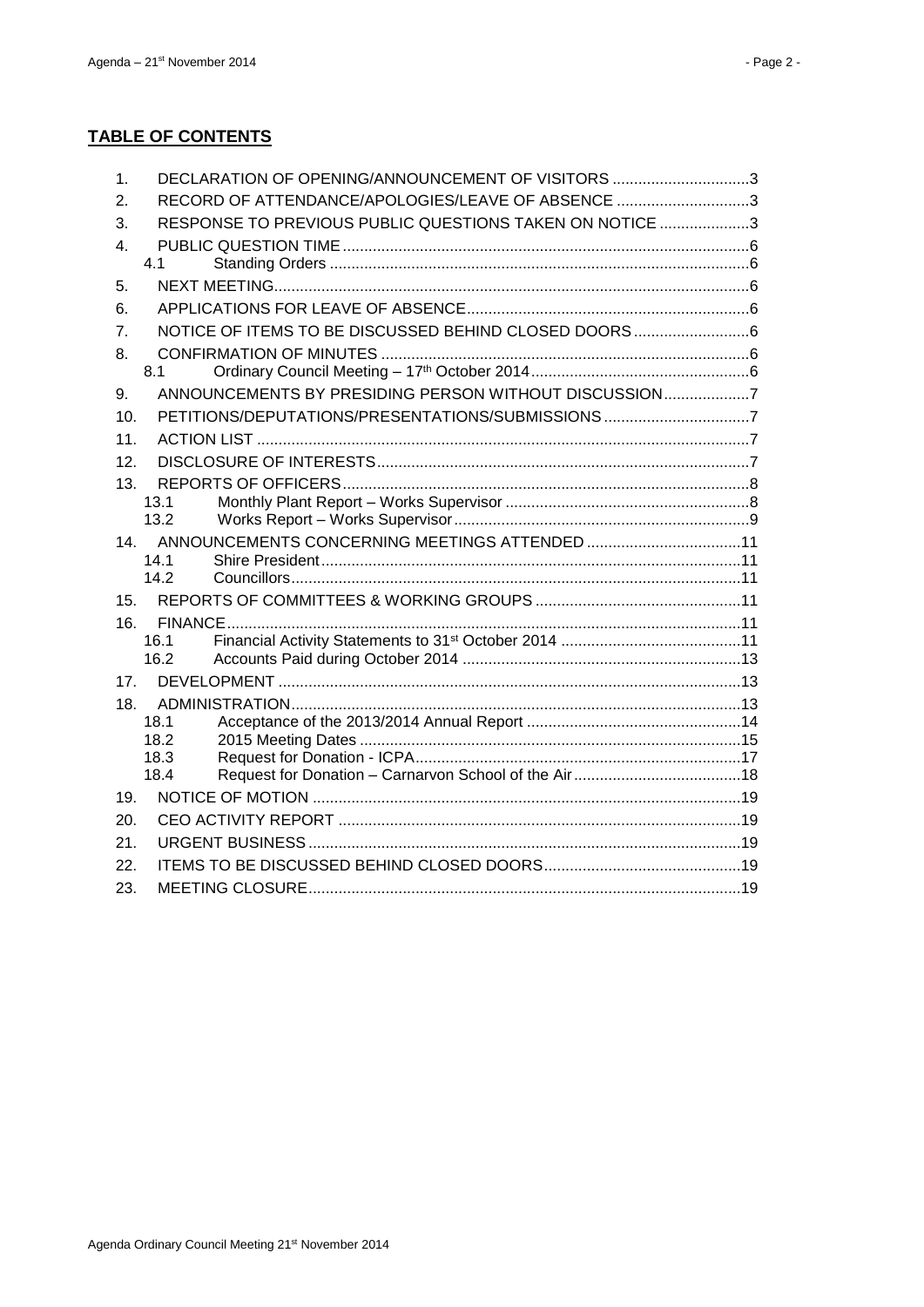### <span id="page-2-0"></span>**1. DECLARATION OF OPENING/ANNOUNCEMENT OF VISITORS**

### <span id="page-2-1"></span>**2. RECORD OF ATTENDANCE/APOLOGIES/LEAVE OF ABSENCE**

### <span id="page-2-2"></span>**3. RESPONSE TO PREVIOUS PUBLIC QUESTIONS TAKEN ON NOTICE**

Response to questions from Mr Greydon Mead of Bullardoo Station taken on notice at the October meeting:-



Shire of Murchison

"The Shire with no Town"

Carnarvon-Mullewa Road, Murchison, W.A. Postal Address: PO Box 61, MULLEWA WA 6630 Tel (08) 9963 7999 Fax (08) 9963 7966 Website: [www.murchison.wa.gov.au](http://www.murchison.wa.gov.au/)

18 November 2014

Mr Greydon Mead Bullardoo Station Mullewa WA 6630

Dear Greydon

### **Questions – Public Question Time – October Ordinary Council Meeting**

Thank you for taking the time to come the meeting in October and ask some questions of council. A couple of the questions were answered on the day but some were taken on notice and the shire president advised that I would get back to you with further information. Apologies that I have not got back to you sooner but I had a knee operation and thought I would be away for a couple of days but it turned out to be a couple of weeks.

Regarding the valuation on your property and the rates charged. As advised at the meeting the shire is provided with a valuation from the Valuer General for each property. The current valuation on the property is \$x(personal information disclosed to Mr Mead only) and this is what the shire uses to calculate the annual rates which are current 2.67c in the \$. If you feel this valuation is too high then you can object to the valuation. I am enclosing a leaflet on this process which has to be made to the Valuer General. Alternatively you could appeal to the shire to waive or reduce the rates due to financial hardship. Any requests of this type would be considered by council on a case by case basis.

Boundary signs – I will arrange for signs to be ordered when we are next placing an order and we will ensure these are erected once they are received.

Dust Suppression – There are several properties that suffer from dust problems as they are close to roads. This year the shire is sealing three one kilometre sections of the Beringarra-Pindar road – one section by Tallering Homestead, one by Yuin Homestead and One by Pia Wadjarri Community. The dust suppression works have to be factored into the capital works programme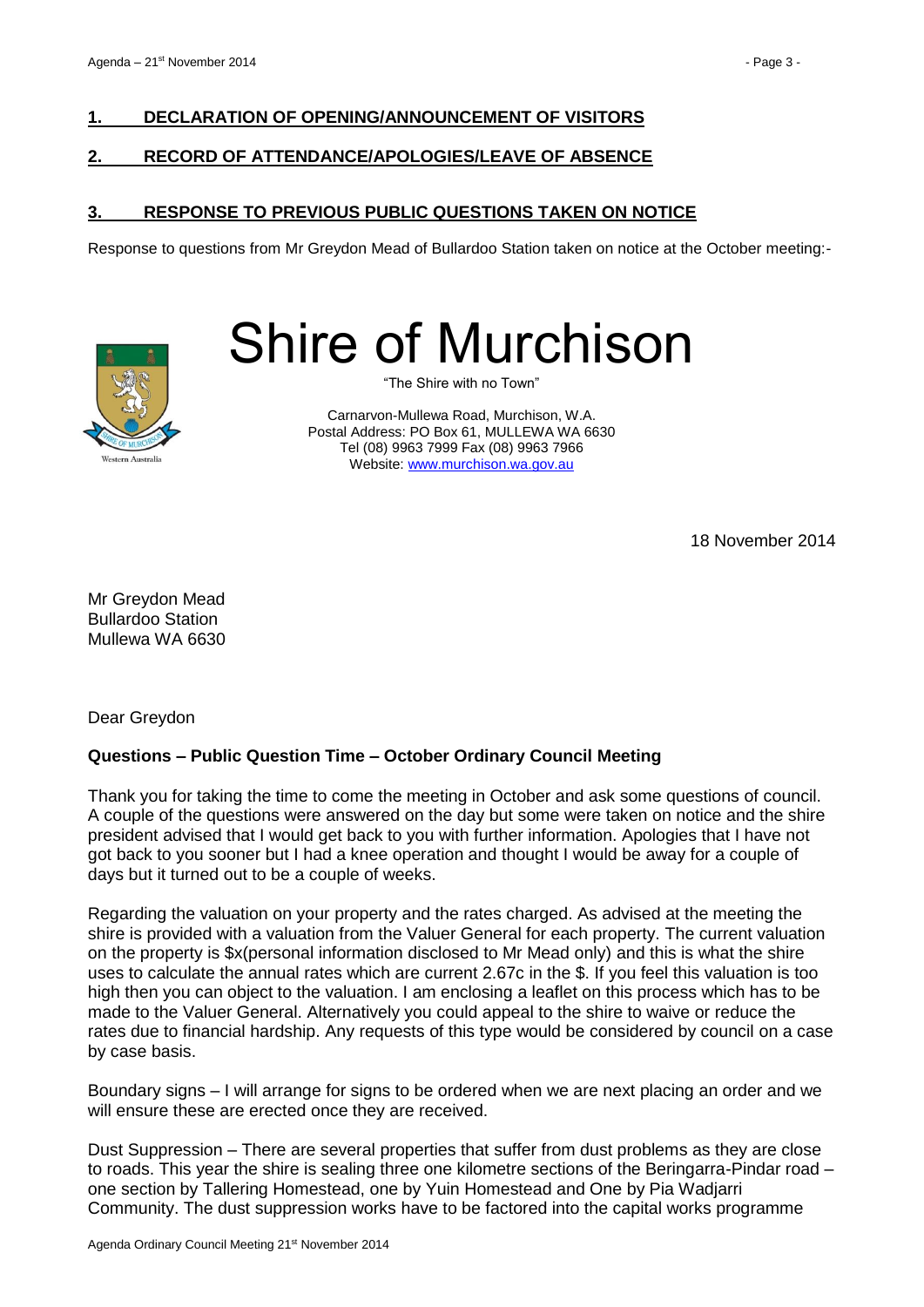Tender 4.2014 – Contract Road Maintenance – Beringarra- Pindar Road.

Council decided this tender at the July meeting. At the close of tenders five submissions had been received. Council discussed the merits of each tender at the meeting. The major factor in deciding the tender was price. Hourly rates for a grader ranged from \$145.00 an hour to \$215.00 an hour. Other factors discussed were tender compliance, workplace safety policy and procedures and past experience, capacity and flexibility.

There was discussion on various aspects of previous work undertaken but this was across all tenderers. The tender was awarded on a first second and third preference basis. A comparison of all costs tendered is included in the July minutes.

The first preference was THEM earthmoving – grader \$145.00ph, Loader \$150.00ph, prime mover & side tipper \$ 165.00ph, Roller \$100.00ph hour and water cart \$145.00ph.

Second preference was Squires Resources - grader \$192.50ph, Loader \$176.00ph, prime mover & side tipper \$ 185.90ph, Roller \$159.50ph hour and water cart \$176.00ph.

Walladar Enterprises was third preference - grader \$198.00ph, Loader \$181.50ph, prime mover & side tipper \$ 176.00ph, Roller \$99.00ph hour and water cart \$181.50ph.

The tender was awarded on a basis of one contractor supplying all required plant for the work rather than an on an individual plant item basis.

Regarding the local purchasing preference policy. In councils policy manual s.1.8 is the Local Preference Policy. This stated that on purchases up to \$2,000 council would apply up to a 15% local preference. Purchases over \$2,000 council would apply up to 5% for local suppliers. This policy was adopted in October 2005 and it was reviewed in October 2008. In November 2011 council adopted a Purchasing Policy as was required, there is no reference to local preference pricing within this policy but council always considers local suppliers when assessing tenders or contracts. Purchasing is undertaken on a competitive basis with all potential suppliers being treated impartially, honestly and consistently.

I hope this has answered your questions in a bit more detail but if you require any further information please do not hesitate to contact me.

Yours sincerely

foboods.

Jennifer A Goodbourn Chief Executive Officer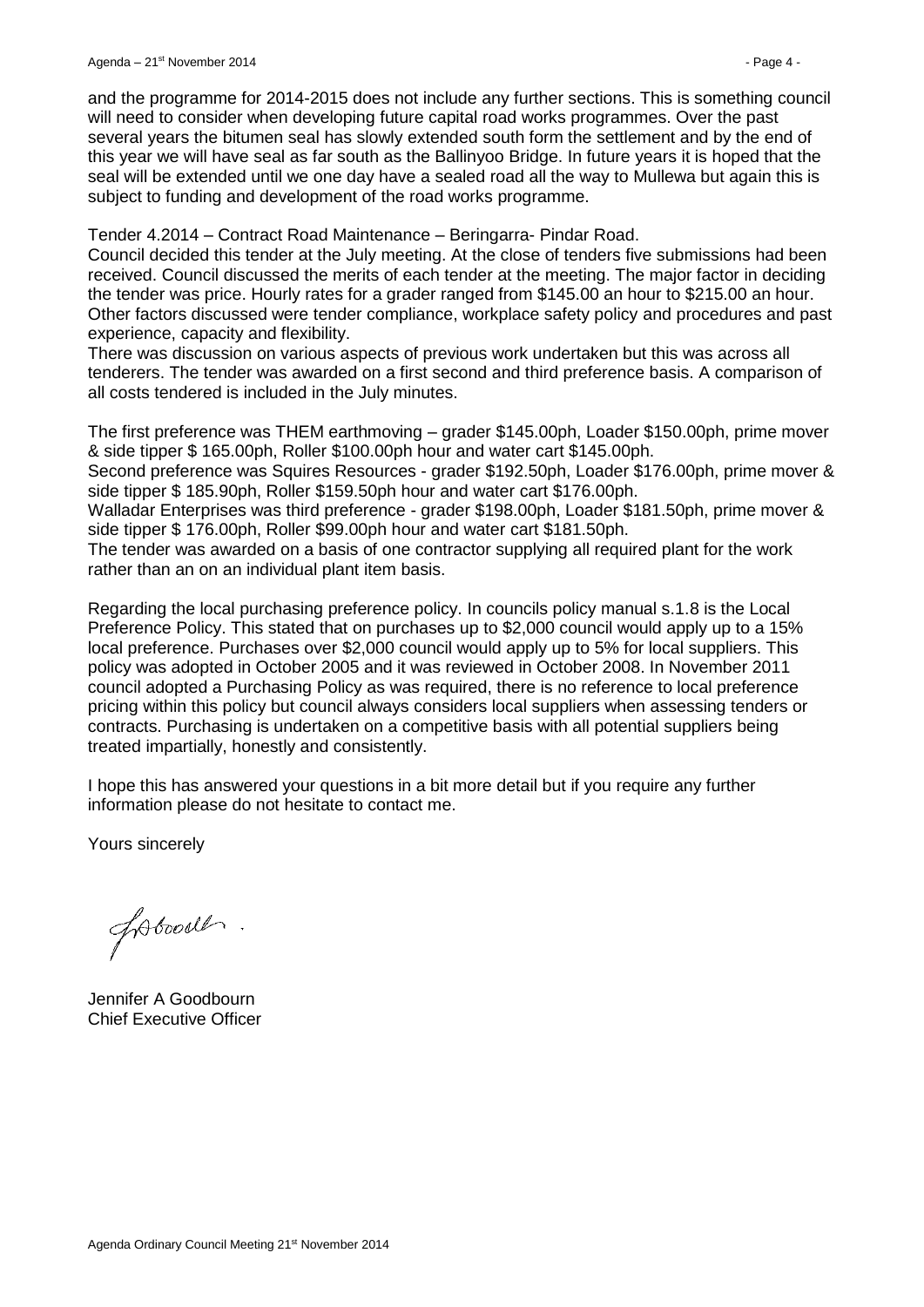# Shire of Murchison



"The Shire with no Town"

Carnarvon-Mullewa Road, Murchison, W.A. Postal Address: PO Box 61, MULLEWA WA 6630 Tel (08) 9963 7999 Fax (08) 9963 7966 Website: [www.murchison.wa.gov.au](http://www.murchison.wa.gov.au/)

13th November 2014

Mrs Bridget Seaman Murgoo Station Yalgoo WA 6535

Dear Bridget

# **Questions – Public Question Time – October Ordinary Council Meeting**

Thank you for taking the time to come the meeting in October and ask some questions of council. A couple of the questions were answered on the day but some were taken on notice and the shire president advised that I would get back to you with further information. Apologies that I have not got back to you sooner but I had a knee operation and thought I would be away for a couple of days but it turned out to be a couple of weeks.

A draft drug and alcohol policy is being developed by the CEO, this has taken longer than hoped but there have been many major projects and issues to deal with that have taken precedence. There was a draft policy developed in October 2011 but council was advised by LGIS that it was not in an acceptable format.

The policy has to be developed in line with current legislation and I have been consulting with neighbouring CEO's to develop a practical and enforceable policy that not only includes disciplinary procedure but counselling and return to work processes. It appears that most shires in the area are in the same position as Murchison with no actual policy in place. It is a shame that LGIS do not have a standard policy that we can adopt but I have been consulting with them for assistance. Once a draft policy is available it will be presented to council for their consideration.

Regarding the Employee Safety handbook - this was created in November 2010 by JLTA, as part of an LGIS initiative to provide shires with a basic handbook that incorporated an OS&H policy and a fitness for work policy. The employee handbook includes a very brief OS&H policy on page 1 and a brief fitness for work policy on page 7. This is the extent of these policies and would have been adopted by council when they adopted the Employee Safety handbook. I am unable to ascertain whether the Employee Safety handbook was actually presented to council for adoption. A quick search of the minutes around the end of 2010 and start of 2011 shows no record of this. However this handbook has been in use since then and all new employees are given a copy and it is gone through as part of the induction process.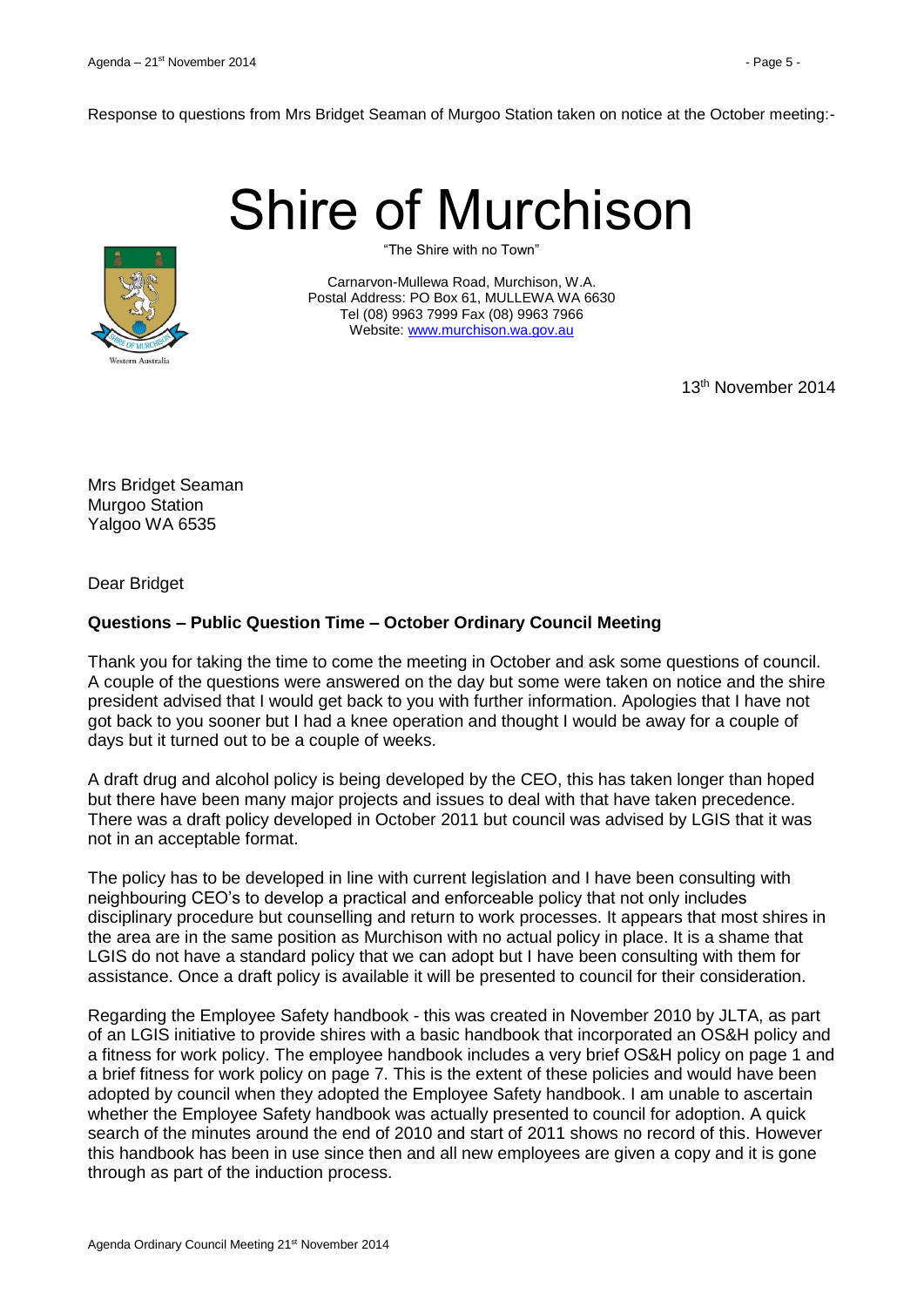Yours sincerely

fotooil.

Jennifer A Goodbourn Chief Executive Officer

### <span id="page-5-0"></span>**4. PUBLIC QUESTION TIME**

<span id="page-5-1"></span>**4.1 Standing Orders**

| <b>Carried/Lost</b>                                                  | For:                 | <b>Against:</b> |  |  |  |  |
|----------------------------------------------------------------------|----------------------|-----------------|--|--|--|--|
| 8.2 Limitation on the number of speeches<br>8.3 Duration of speeches |                      |                 |  |  |  |  |
| That the following Local Law-Standing Orders 2001 be stood down:     |                      |                 |  |  |  |  |
| <b>Council Decision:</b><br><b>Moved: Councillor</b>                 | Seconded: Councillor |                 |  |  |  |  |

### <span id="page-5-2"></span>**5. NEXT MEETING**

The next meeting is scheduled for Thursday 18th December 2014.

### <span id="page-5-3"></span>**6. APPLICATIONS FOR LEAVE OF ABSENCE**

### <span id="page-5-4"></span>**7. NOTICE OF ITEMS TO BE DISCUSSED BEHIND CLOSED DOORS**

### <span id="page-5-5"></span>**8. CONFIRMATION OF MINUTES**

### <span id="page-5-6"></span>**8.1 Ordinary Council Meeting – 17th October 2014**

### **Background:**

Minutes of the Ordinary Meeting of Council have previously been circulated to all Councillors.

### **Recommendation:**

That the minutes of the Ordinary Council meeting held on 17<sup>th</sup> October 2014 be confirmed as an accurate record of proceedings

### **Voting Requirements:**

Simple majority

| <b>Council Decision:</b><br><b>Moved: Councillor</b> | <b>Seconded: Councillor</b> |                 |
|------------------------------------------------------|-----------------------------|-----------------|
| $\mathbf{r}$                                         |                             |                 |
| <b>Carried/Lost</b>                                  | For:                        | <b>Against:</b> |
|                                                      |                             |                 |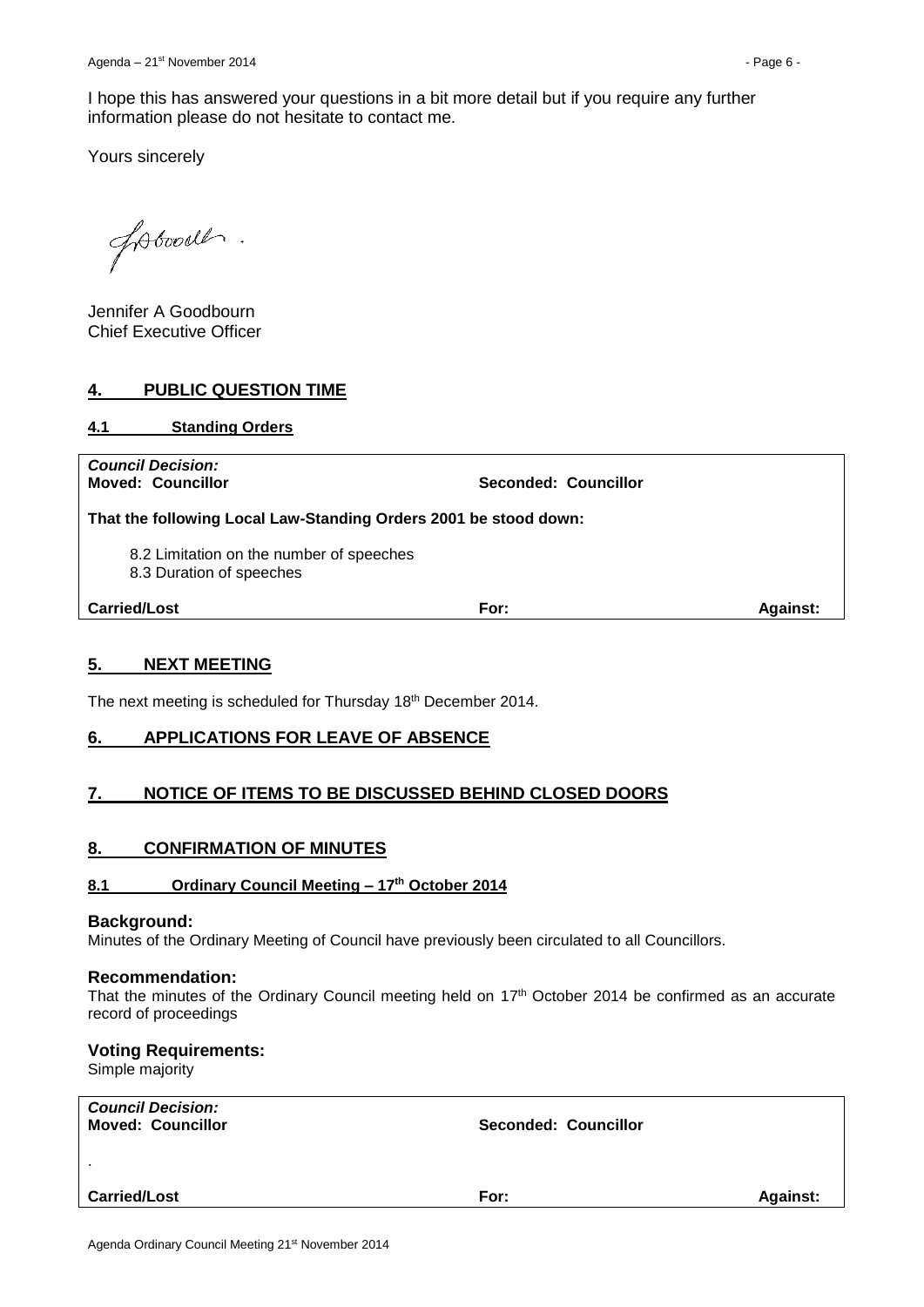### <span id="page-6-0"></span>**9. ANNOUNCEMENTS BY PRESIDING PERSON WITHOUT DISCUSSION**

### <span id="page-6-1"></span>**10. PETITIONS/DEPUTATIONS/PRESENTATIONS/SUBMISSIONS**

### <span id="page-6-2"></span>**11. ACTION LIST**

| <b>No</b> | <b>Item</b>                                                         | <b>Action</b>                                                                                                                                                                                                                       | <b>Status</b>                                                |
|-----------|---------------------------------------------------------------------|-------------------------------------------------------------------------------------------------------------------------------------------------------------------------------------------------------------------------------------|--------------------------------------------------------------|
| 1.        | <b>Establishment of Working</b><br>Group for Accident<br>Prevention | Inaugural meeting held on 24 <sup>th</sup> September.                                                                                                                                                                               | Group established                                            |
| 2.        | <b>Community Project Officer</b>                                    | Inaugural meeting held on 24 <sup>th</sup> September.                                                                                                                                                                               | Group established                                            |
| 3.        | <b>Roadhouse Operators</b>                                          | Current roadhouse operator will finish up at the<br>end of October. New operators sourced and<br>paperwork/training/change-over underway.                                                                                           | Completed 30th<br>October.                                   |
| 4.        | <b>New Staff House</b>                                              | Concrete works for verandah and carport under<br>way. Blinds fitted. Flooring being completed this<br>week. Quotes for fencing being called.                                                                                        | Progressing                                                  |
| 5.        | <b>ULP Tank at Roadhouse</b>                                        | Petro Industrial on site 5 <sup>th</sup> November, Works<br>should be completed by 14 <sup>th</sup> November.                                                                                                                       | Progressing                                                  |
| 6.        | <b>Lawn Bowls</b>                                                   | Evergreen have been advised of their successful<br>tender and are formalising project.<br>Advised they will be on site 15 <sup>th</sup> March 2015.<br>Unable to do any earlier $-$ will give time for us to<br>prepare site        | Progressing                                                  |
| 7.        | Laundry &<br><b>Accommodation Units</b>                             | Fleetwood contacted and design amended to<br>reflect better bathroom layout.<br>Awaiting confirmation of timeline so we can<br>ensure site preparation, plumbing & power works<br>to suit. Drawings and site plans being finalised. | Progressing                                                  |
| 8.        | Power supply issues                                                 | JMG advised no further work from them to be<br>undertaken. Steve Dart on site and has checked<br>CEO house - does not see it as an urgent<br>problem.                                                                               | Still awaiting quotes<br>from Steve Dart.<br>CEO chasing up. |

### **Recommendation:**

That the Action List be accepted.

### **Voting Requirements:**

Simple majority

| <b>Carried/Lost</b> | For: | <b>Against:</b> |
|---------------------|------|-----------------|

### <span id="page-6-3"></span>**12. DISCLOSURE OF INTERESTS**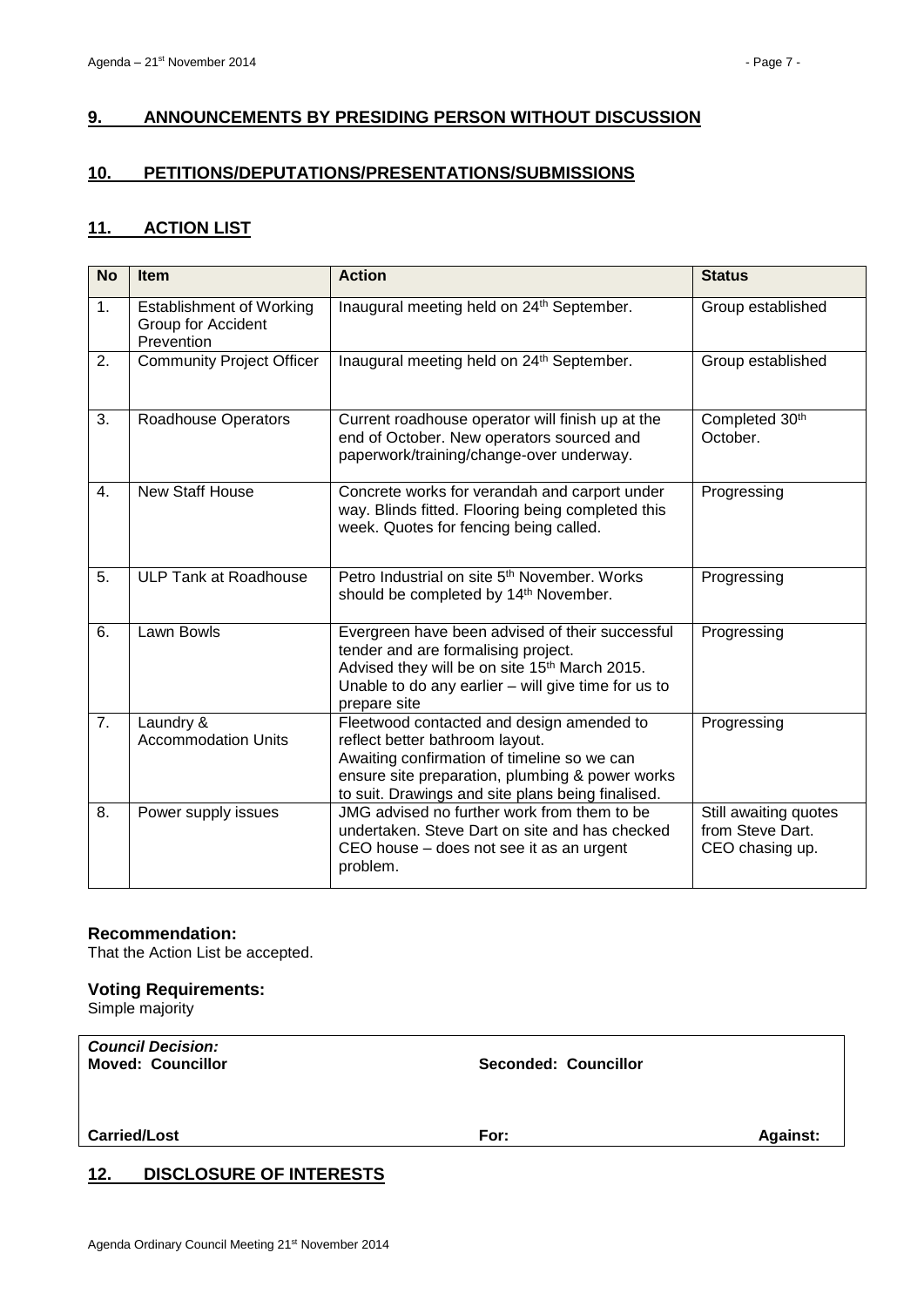# <span id="page-7-0"></span>**13. REPORTS OF OFFICERS**

# <span id="page-7-1"></span>**13.1 Monthly Plant Report – Works Supervisor**

| October 2014                   |      |                 |            | <b>Hours</b>                               |          |              | <b>YTD</b>             |              |             |
|--------------------------------|------|-----------------|------------|--------------------------------------------|----------|--------------|------------------------|--------------|-------------|
|                                |      |                 |            | <b>Total</b><br><b>Start</b><br><b>End</b> |          |              | <b>Operating Costs</b> |              |             |
| <b>Plant Item</b>              | Year | <b>Rego</b>     | 1 July '14 | Hrs/kms                                    | Hrs/km   | <b>Month</b> | <b>YTD</b>             | <b>Plant</b> | <b>Fuel</b> |
| Cat Grader 12H P.02            | 2005 | MU 141          | 11288      | 11744                                      | 11904    | 160          | 616                    | 4272.67      | 12429.70    |
| Cat Grader 12M P.03            | 2008 | MU 51           | 7398       | 7841                                       | 8028     | 187          | 630                    | 15195.19     | 14417.37    |
| <b>Volvo Loader P.27</b>       | 2006 | MU 65           | 6386       | 6616                                       | 6710     | 94           | 324                    | 10771.69     | 6264.32     |
| Komatsu Dozer P.11             | 1997 |                 | 8208       |                                            | not used |              | $\mathbf 0$            | 1848.60      |             |
| <b>Bomag Padfoot P.68</b>      | 2013 | 1EIG124         | 345        | 498                                        | 535      | 37           | 190                    | 2107.70      | 4266.25     |
| JD Grader P.01                 | 2011 | MU 121          | 4650       | 5118                                       | 5270     | 152          | 620                    | 3157.67      | 16103.88    |
| <b>Bomag Roller P.43</b>       | 2012 | 1DVH736         | 1757       | 2054                                       | 2147     | 93           | 390                    | 6160.35      | 5044.54     |
| Cat 938G Loader P.41           | 2004 | MU 193          | 4389       | 4518                                       | 4550     | 32           | 161                    | 2032.33      | 2772.50     |
| Kenworth P/Mover P.61          | 2004 | <b>MU 000</b>   | 31510      | 34626                                      | 35775    | 1149         | 4265                   | 3442.45      | 8833.26     |
| Iveco P/Mover P.09             | 2003 | 1AGW988         | 283980     | 288190                                     | 288743   | 553          | 4763                   | 4474.45      | 8711.88     |
| Nissan UD P.07                 | 2009 | 000 MU          | 167522     | 170981                                     | 172236   | 1255         | 4714                   | 1526.25      | 4383.00     |
| <b>Iveco Tipper Conv P.10</b>  | 2004 | <b>MU 00</b>    | 168987     | 171341                                     | 172230   | 889          | 3243                   | 7542.52      | 7666.29     |
| Generator 1-110kva             | 2011 |                 | 13642      | 13764                                      | 14087    | 323          | 445                    | 33869.17     | 40454.15    |
| Generator 2-110kva             | 2011 |                 | 9340       | 11421                                      | 11821    | 400          | 2481                   |              |             |
| <b>Maintenance Gen P.33</b>    |      |                 | 3460       | 4558                                       | 4558     | $\mathbf{0}$ | 1098                   | 659.98       | 2981.97     |
| <b>Construction Gen P.32</b>   |      |                 | 17605      | 19550                                      | 20358    | 808          | 2753                   | 478.49       | 6110.28     |
| Kubota 6kva Gen P.66           | 2012 |                 | 4567       | 4658                                       | 4981     | 323          | 414                    | 3080.31      | 3616.74     |
| <b>Mitsubishi Canter P.06</b>  | 2010 | 01 MU           | 111110     | 119606                                     | 123133   | 3527         | 12023                  | 7225.85      | 2552.76     |
| <b>Isuzu Construction P.64</b> | 2013 | <b>MU 140</b>   | 30477      | 38754                                      | 42824    | 4070         | 12347                  | 883.88       | 4433.20     |
| Toyota Prado P.55              | 2012 | MU <sub>0</sub> | 22827      | 26545                                      | 28767    | 2222         | 5940                   | 1100.39      | 598.22      |
| <b>RAV4 P.63</b>               | 2013 | MU 1011         | 19904      | 22850                                      | 24591    | 1741         | 4687                   | 631.85       | 425.34      |
| Great Wall P.57                | 2012 | MU 167          | 26939      | 33828                                      | 35269    | 1441         | 8330                   | 235.68       | 1243.23     |
| <b>Isuzu Dmax P.28</b>         | 2009 | <b>MU 300</b>   | 174896     | 179613                                     | 180,474  | 861          | 5578                   | 2393.52      | 1115.74     |
| Toyota Hilux P.40              | 2011 | MU 1018         | 134119     | 145870                                     | 148,780  | 2910         | 14661                  | 2279.79      | 1917.41     |
| Isuzu T/Top P.54               | 2005 | MU 1002         | 140946     | 146000                                     | 148,150  | 2150         | 7204                   | 705.98       | 1875.32     |
| <b>Mercedes PTV P.60</b>       | 2004 | MU 1009         | 98834      | 99531                                      | 99755    | 224          | 921                    | 0.00         | 181.02      |
| Side Tipper P.18               | 2001 | MU2010          | 45770      | 50458                                      | 51825    | 1367         | 6055                   | 425.30       | n/a         |
| Side Tipper P.17               | 2001 | MU 662          | 79971      | 83211                                      | 84075    | 864          | 4104                   | 234.30       | n/a         |
| Roadwest S/Tipper P.67         | 2013 | 1T0Q427         | 14745      | 18963                                      | 20325    | 1362         | 2625                   | 554.87       | n/a         |
| Tri-Axle L/L Float P.13        | 2008 | MU 663          | 13502      | 17272                                      | 25053    | 7781         | 11551                  | 517.50       | n/a         |
| 45ft Flat Top P.59             | 1978 | 1THH060         | 0          | $\pmb{0}$                                  | 0        | $\mathbf 0$  | $\boldsymbol{0}$       | 405.00       | n/a         |
| No. 2 Float P.14               | 2001 | <b>MU 2004</b>  | 46143      | 51909                                      | 52053    | 144          | 5910                   | 921.30       | n/a         |
| 30000L W/Tanker P.24           | 2005 | MU 2024         | 37646      | 40000                                      | 40889    | 889          | 3243                   | 1609.12      | n/a         |
| Dog Fuel Trailer P.48          | 1979 | MU 2026         |            |                                            |          |              | n/a                    |              | n/a         |
| Dog Fuel Trailer P. 49         | 1972 | MU 2005         |            |                                            |          |              | n/a                    | 252.00       | n/a         |
| Dolly 1-Red P.05               | 2001 | MU 2003         | 30526      | 32491                                      | clock    | broken       | 1965                   | 124.50       | n/a         |
| Dolly 2-Black P.08             | 2000 | MU 2009         | 18377      | 22561                                      | 23814    | 1253         | 5437                   | 1534.51      | n/a         |
| New/H Ford Tractor P.04        | 2006 | <b>MU 380</b>   | 1719       | 1756                                       | 1761     | 5            | 42                     | 0.00         | 69.22       |
| Forklift P.37                  |      |                 | 12037      | 12092                                      | 12114    | 22           | 77                     | 0.00         | 159.72      |
| Caravans                       |      |                 |            |                                            |          |              | n/a                    | 4127.66      | n/a         |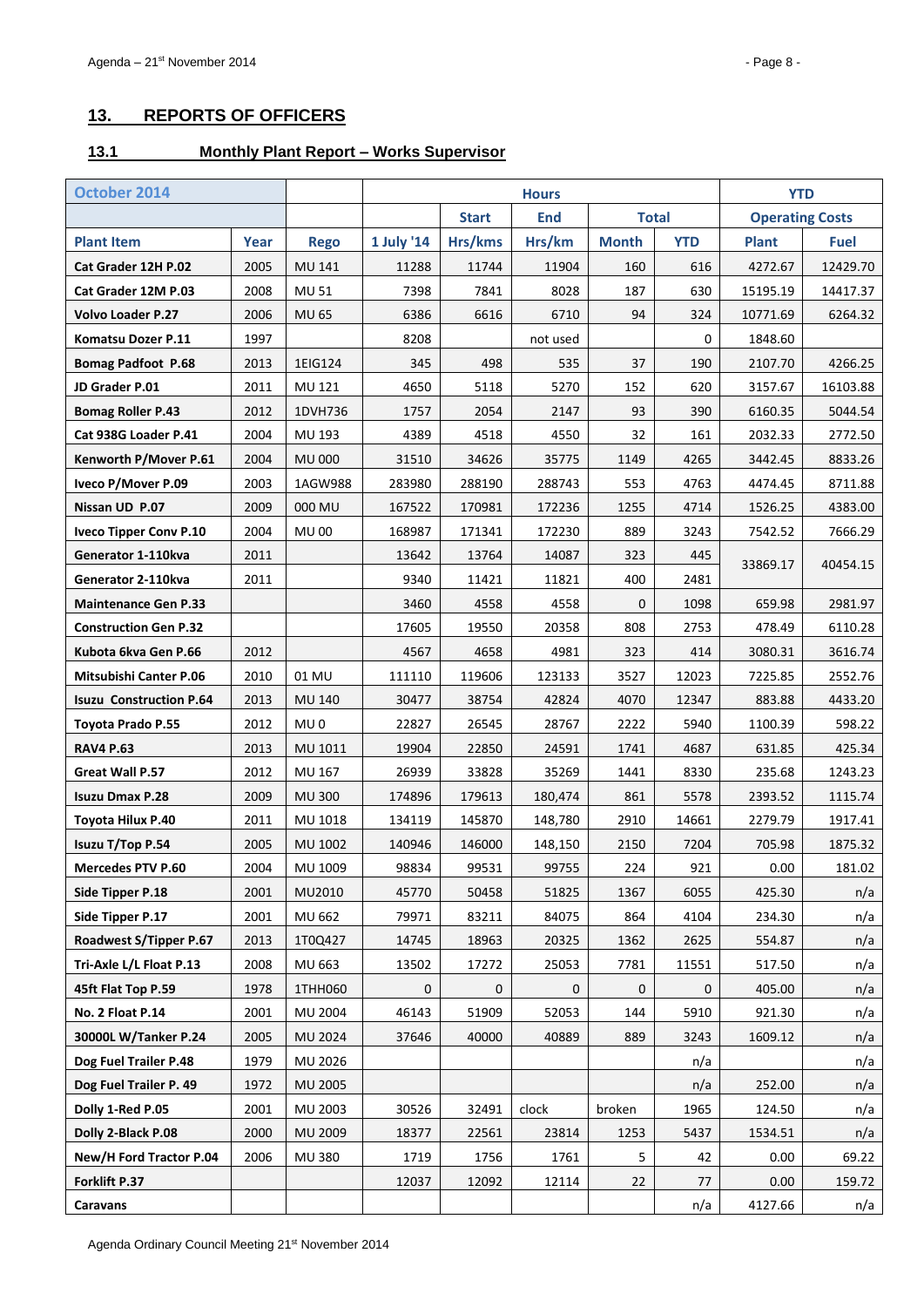| <b>JD Ride on Mower</b>         |      |          | 460.3 | 492 | 507  | 15 | 46.7     | small plant | small plant |
|---------------------------------|------|----------|-------|-----|------|----|----------|-------------|-------------|
| <b>Generator Perkins P.34</b>   |      | H/Maint  |       |     |      |    | no clock | 1847.95     | small plant |
| <b>Generator 9KVA P.65</b>      | 2013 | Mechanic | 1423  |     | 2098 |    | 675      | 0.00        | 573.71      |
| <b>Heavy Maint Trailer P.62</b> |      | MU 446   |       |     | n/a  |    | n/a      | 1379.27     | n/a         |
| <b>Isuzu Fire Truck P.72</b>    | 2013 | 1EOK554  |       | 680 | 695  | 15 | 695      | 0.00        | 154.48      |

### <span id="page-8-0"></span>**13.2 Works Report – Works Supervisor**

### **Construction Crew**

Since last month's report crew have finished the works program on the Byro/Woodleigh road which included realignment of 3 sharp corners and gravel sheeting over some stony sections.

The heavy traffic necessary for the works to be completed on this road chopped it up quite badly and a maintenance grade was required from the last of the 3 new corners back to the Carnarvon/Mullewa road intersection = 41km. Neil from the Maintenance crew was brought back to lend a hand with this grading. On the completion of the Byro/Woodleigh road the crew moved some of their camping (caravans and generators) back to the settlement and their plant to the section just north of Mt Narryer on the Carnarvon/Mullewa road. They then commenced the gravel sheeting works on a 700m section. This section is where water lies (when it rains) that was picked up in a road inspection.

This year's works required carting in gravel and lifting up this 700m section by 200-250mm high. About 225m in a 250m section of the road was lifted a further 150mm to make a total of approx 350mm with the remaining 225m back to the 200-250mm.

While in the area there was a corner about 700m south of this section on the new alignment near Mt Narryer that was also sheeted as the corner had no materials left to pull in and cover over the stony section. From here crew will start on the next works program, a section about 12km south of Mt Narryer turn-off on the Carnarvon-Mullewa road. This section is about 1.3km long and will need pulling in from both sides as materials have been cut off over the years while maintenance grading. This is more so from the west side and requires a sub grade followed by sheeting plus a new bund placed in and drains to re-dress on the west side of the road.

Crew will work on this section until the 24/11/2014 then move plant and equipment down to the bridge south of the settlement on the Carnarvon-Mullewa road.

On the 27/11/2014 crew will start the final shave on the 4km section of Carnarvon-Mullewa road in readiness for sealing on the 3/12/2014.

### **Maintenance Crew**

Crew have completed the grading of all roads in the north of the shire Woodleigh/Byro, Mt Narryer, Muggon and Butchers Track.

Glen & Neil had started on the Meeberrie/Wooleen road prior to Neil being called back to help with the regrading of the Woodleigh/Byro road with the construction crew.

After the completion of Woodleigh/Byro road the construction grader (John Deere) had a break-down and as Neil was in the area he went onto the construction works just north of Mt Narryer with his grader.

Before the end of year break the maintenance crew will start a light grade on the Beringarra-Pindar road, starting from the MRO turn off to Pindar. Some sections of the road where THEM Contractors graded will only require a patch grade.

### **Flood Damage Repairs**

Flood works crew have completed the Beringarra/Mt Gould road repairs and as of the 15/11/2014 are now working on the Mileura/Nookawarra road repairs.

Talking to the site supervisor Ross Collins, he expected the works on the Mileura/Nookawarra road to be completed by the 6/12/2014.

The 6 new bores for the flood damage road repairs (flood damage No 2) in the southern section of the shire have been drilled with only the turkey's nest to be built.

The works (flood damage No 2 road repairs) will start on the 12/01/2015 with bores starting up on the 5/01//2015.

### **Grids Repairs**

This month two grids were repaired south of the settlement on the Carnarvon-Mullewa Road. The first approx. 29.5km and the second approx. 33.2km. These were repaired by the shire grid contractor. Works required consisted of lifting up the existing grid insert that had worn into the concrete over the years and placing flat steel under the insert to match the existing to the top of the concrete.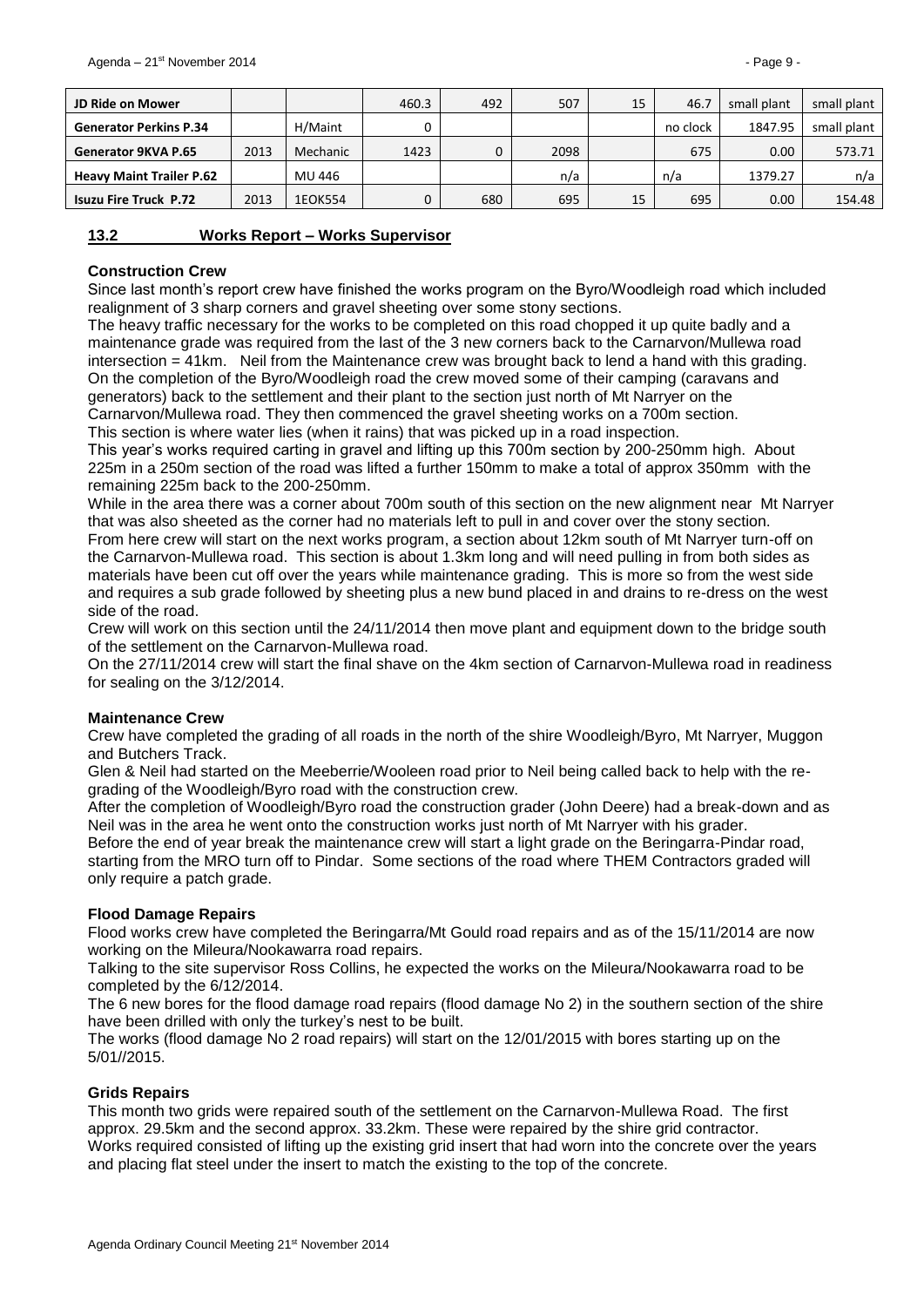15/10/14 Trevor Hipper day off 31/10/14 Barry day off 30/10/14 Trevor Barndon on 4 weeks break 07/11/14 Brian RDO 11/11/14 Stuart ½ day off 12/11/14 Stuart ¾ day off 13/11/14 Stuart day off

### **General –Works Supervisor**

14/10/14 Pegging Woodleigh/Byro road (new corners)

16/10/14 Pegging flood damage works on Nookawarra/Mileura road with site supervisor

17/10/14 Council Meeting

20/10/14 Murchison Bush Fire Brigade Meeting

23/10/14 Road inspection report Beringarra/Pindar road for CSIRO

31/10/14 Brian 9hrs on Construction Grader

03/11/14 Pegging section north of Mt Narryer

04/11/14 setting up new tanks for roadhouse

05-06/11/14 helping with the setup of new tanks and bowser at roadhouse

10/11/14 Meeting with Downer at sealing site on the Carnarvon-Mullewa road for sealing design

11 to 13/11/14 repairs to plant in work shop as Trevor Barndon on Annual Leave and Stuart sick with the flu.

| Name                           | Length of | SLK's        | Heavy-Road          | Comments                   |
|--------------------------------|-----------|--------------|---------------------|----------------------------|
|                                | Road      | Graded       | Maintenance/Repairs |                            |
|                                |           | this month   | Loader-truck        |                            |
| Beringarra /Pindar             | 319.80km  |              |                     |                            |
| Erong                          | 63.12km   |              |                     |                            |
| Beringarra/Byro                | 90.89km   |              |                     |                            |
| Twin-Peaks/Wooleen             | 47.65km   |              |                     |                            |
| Boolardy/Kalli                 | 57.30km   |              |                     |                            |
| Byro/Woodleigh                 | 71.00km   | 40km         |                     | 41km regraded with help of |
|                                |           | 41km         |                     | Construction grader        |
| New Forrest/Yallalong          | 36.18km   |              |                     |                            |
| M <sup>c</sup> Nabb/Twin-peaks | 49.75km   |              |                     |                            |
| Yallalong-West                 | 34.46km   |              |                     |                            |
| Mileura/Nookawarra             | 49.08km   |              |                     |                            |
| Muggon                         | 38.75km   | 38.75km      |                     |                            |
| Manfred                        | 34.55km   |              |                     |                            |
| Beringarra/Mt Gould            | 34.80km   | 34.8km       |                     | <b>Under Flood Damage</b>  |
| Tardie/Yuin                    | 13.20km   |              |                     |                            |
| Innouendy                      | 9.30km    |              |                     |                            |
| <b>Boolardy Homestead</b>      | 2.00km    |              |                     |                            |
| Yunda Homestead                | 32.80km   | 25.2km       |                     |                            |
| Meeberrie Woolleen             | 25.22km   |              |                     |                            |
| Mt Wittenoom                   | 37.55km   |              |                     |                            |
| Woolleen/Mt Wittenoom          | 33.85km   |              |                     |                            |
| Beringarra Cue                 | 109.82km  |              |                     |                            |
| <b>Boolardy Wooleen</b>        | 19.08km   |              |                     |                            |
| Kalli Cue East                 | 21.87km   |              |                     |                            |
| Coodardy Noondie               | 19.92km   |              |                     |                            |
| <b>Butchers Track</b>          | 64.54km   | 64.5km       |                     |                            |
| <b>Butchers Muggon</b>         | 23.80km   |              |                     |                            |
| <b>Murchison Settlement</b>    | 2.00km    |              |                     |                            |
| Pinegrove Yallalong            | --------  |              |                     |                            |
| Carnarvon-Mullewa              | 278.63km  | <b>150km</b> |                     | 2 days dragging Tyres      |
| Woolgorong-South               | 15.00km   |              |                     |                            |
| Errabiddy-Bluff                | 12km      |              |                     |                            |
| Air strip Graded               |           |              |                     |                            |

### ROADS GRADED

Total this month graded 209.45km plus 3km Mt Narryer road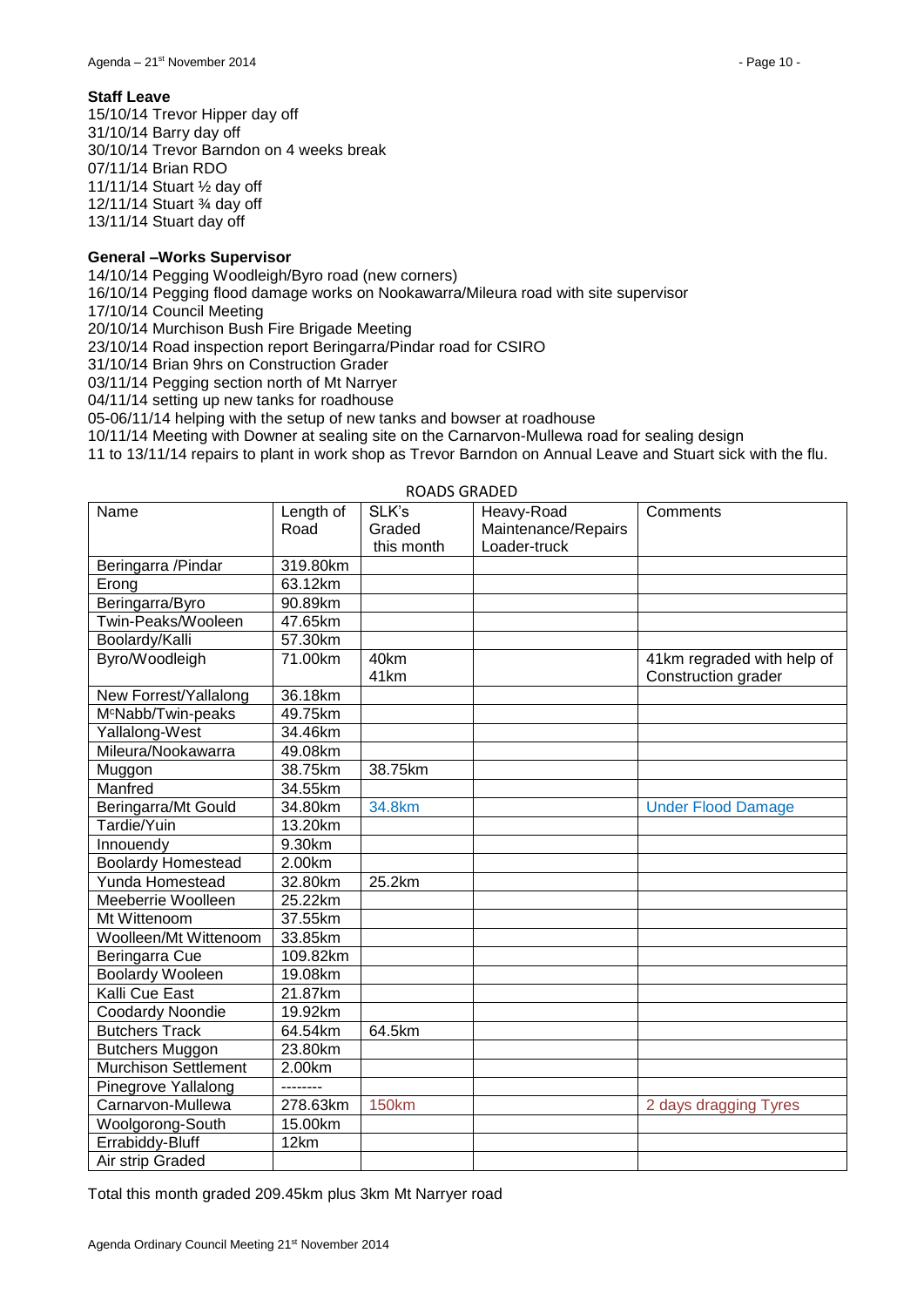### **Recommendation:**

That the Work's Supervisor's report be accepted.

### **Voting Requirements:**

Simple majority

| <b>Council Decision:</b><br><b>Moved: Councillor</b> | <b>Seconded: Councillor</b> |                 |
|------------------------------------------------------|-----------------------------|-----------------|
| <b>Carried/Lost</b>                                  | For:                        | <b>Against:</b> |

### <span id="page-10-0"></span>**14. ANNOUNCEMENTS CONCERNING MEETINGS ATTENDED**

- <span id="page-10-1"></span>**14.1 Shire President**
- <span id="page-10-2"></span>**14.2 Councillors**

### <span id="page-10-3"></span>**15. REPORTS OF COMMITTEES & WORKING GROUPS**

### <span id="page-10-4"></span>**16. FINANCE**

### <span id="page-10-5"></span>**16.1 Financial Activity Statements to 31st October 2014**

| File:              | 2.2                                                             |
|--------------------|-----------------------------------------------------------------|
| Author:            | Candice Smith – Senior Finance Officer                          |
| Interest Declared: | No interest to disclose                                         |
| Date:              | 17 <sup>th</sup> November 2014                                  |
| Attachments:       | Financial Activity Statements for 4 months to 31st October 2014 |
|                    | <b>Trial Balance</b>                                            |
|                    | Income Statement by Program Summary                             |
|                    | Income Statement by Nature & Type                               |
|                    | Income Statement by Program Detailed                            |

### **Matter for Consideration:**

Council to consider adopting the Monthly Financial Statements for October 2014.

### **Background:**

The Local Government (Financial Management) Regulations 1996. Regulation 34 requires that local government report on a monthly basis and prescribes what is required to be reported.

### **Comment:**

The Current Position at 31 October 2014 is a surplus of \$39,717

| Add Operating Revenues down              | (2,483,156) |
|------------------------------------------|-------------|
|                                          |             |
| Add Operating Expenditure down           | 2,090,740   |
| Less Funding Balance Adjustment          | (49, 151)   |
| Less Capital Revenue down                | (55,000)    |
| Add Capital Expenditure down             | 581,073     |
| Less Rate Revenue down                   | 5,558       |
| <b>Opening Funding Surplus (Deficit)</b> | (50, 347)   |
|                                          | 39,717      |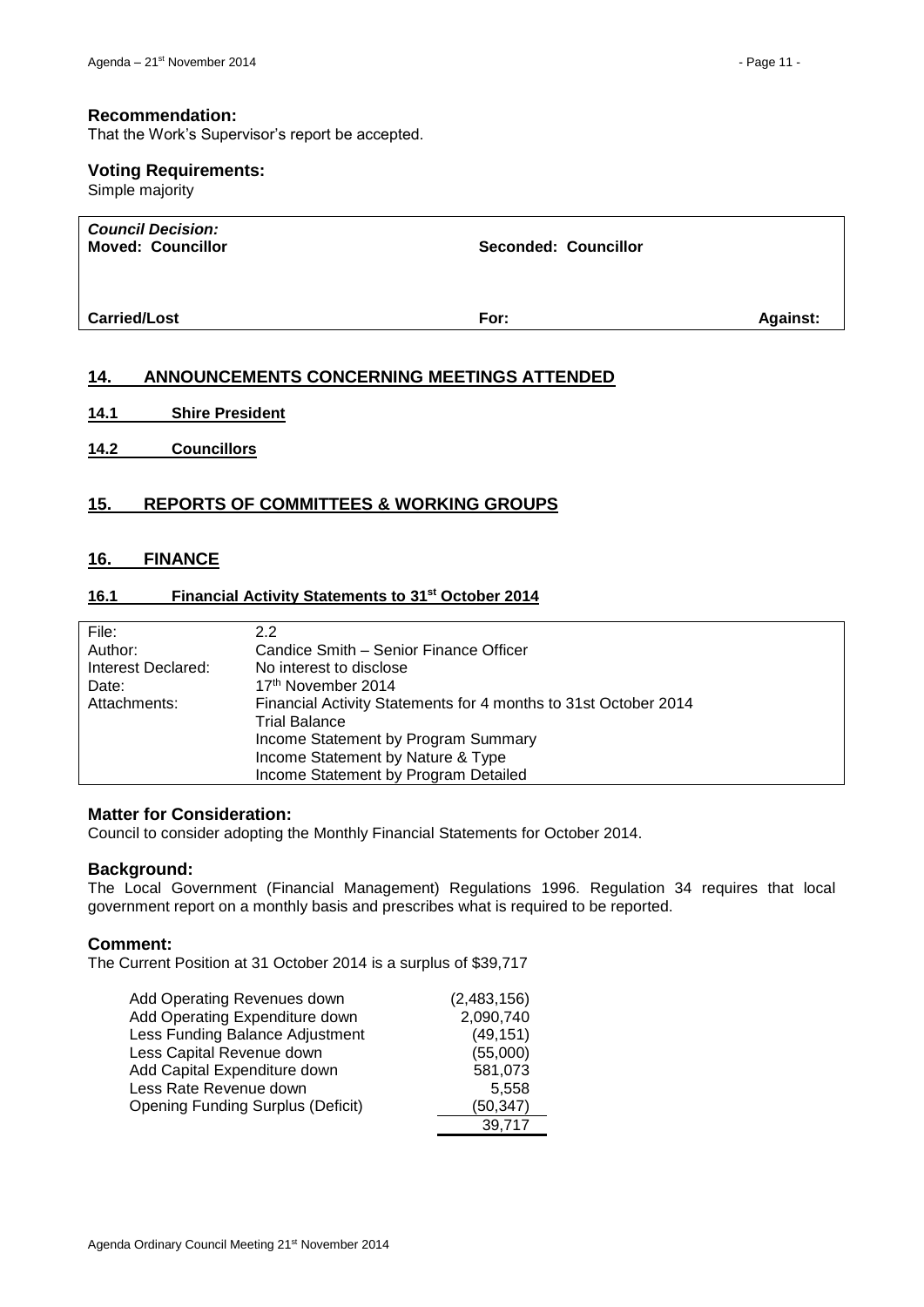In accordance with Council Policy 5.2.1, authorising the CEO to invest funds surplus to immediate operating needs and Regulation 19c of the Local Government (Financial Management) Regulations, the following details Term Deposits held as at 31st October 2014 with no Term Deposits maturing in the month:

| Beringarra-Cue Road Reserve TD | \$3,531,406.03 @ 2.50% Maturity 27/12/2014 |
|--------------------------------|--------------------------------------------|
| Crosslands MCF Term Deposit    | \$ 300,000.00 @ 3.53% Maturity 27/11/2014  |
| Ballinyoo Bridge               | \$3,500,000.00 @ 3.53% Maturity 27/11/2014 |

### **Statutory Environment:**

Local Government Act 1995

Section 6.4–Specifies that a local government is to prepare "such other financial reports" as is prescribed.

Local Government (Financial Management) Regulations 1996 Regulation 34 states:

> (1) A local government is to prepare each month a statement of financial activity reporting on the sources and applications of funds, as set out in the annual budget under regulation 22(1)(d) for that month in the following detail:

(a) Annual budget estimates, taking into account any expenditure incurred for an additional purpose under section 6.8(1)(b) or (c);

(b) Budget estimates to the end of month to which the statement relates;

(c) Actual amounts of expenditure, revenue and income to the end of the month to which the statement relates;

(d) Material variances between the comparable amounts referred to in paragraphs (b) and

(e) The net current assets at the end of the month to which the statement relates.

**Strategic Implications:** Nil.

### **Policy Implications:**

Nil.

### **Budget/Financial Implications:**

Reports showing year to date financial performance allow monitoring of actual expenditure, revenue and overall results against budget targets.

### **Sustainability Implications:**

- **Environmental:** There are no known significant environmental considerations
- **Economic:** There are no known significant economic considerations
- **Social:** There are no known significant considerations

### **Consultation:**

UHY Haines Norton

### **Recommendation:**

That Council adopt the financial statements for the period ending 31st October 2014 as attached.

### **Voting Requirements:**

Simple majority.

| <b>Council Decision:</b><br><b>Moved: Councillor</b> | <b>Seconded: Councillor</b> |                 |
|------------------------------------------------------|-----------------------------|-----------------|
| <b>Carried/Lost</b>                                  | For:                        | <b>Against:</b> |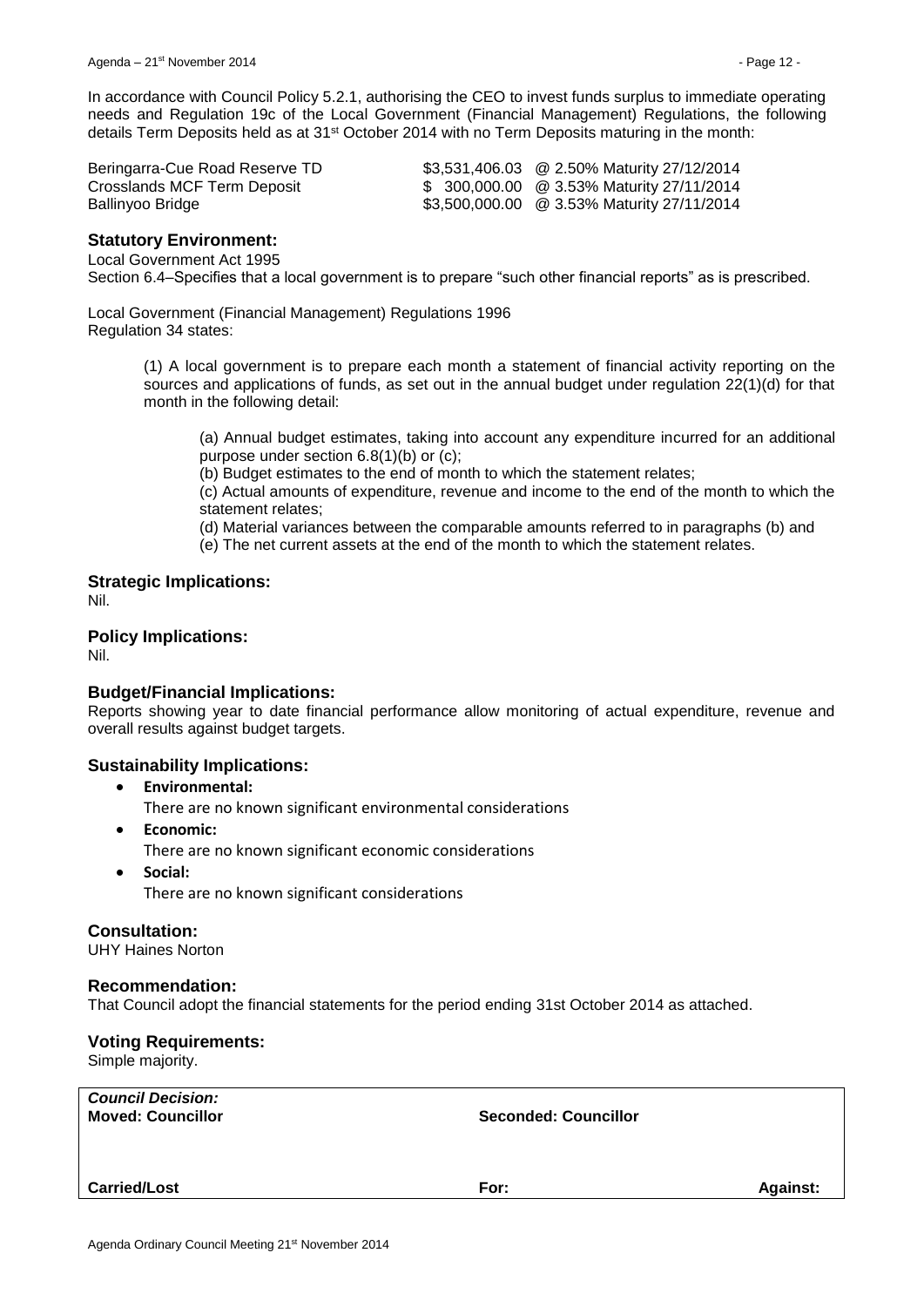### <span id="page-12-0"></span>**16.2 Accounts Paid during October 2014**

| File:              |                                        |
|--------------------|----------------------------------------|
| Author:            | Candice Smith – Senior Finance Officer |
| Interest Declared: | No interest to disclose                |
| Date:              | 17 <sup>th</sup> November 2014         |
| Attachments:       | EFT & Cheque Details for October 2014  |

### **Matter for Consideration:**

Authorisation of accounts paid during the month of October 2014.

### **Background:**

Accounts paid are required to be submitted each month.

### **Statutory Environment:**

Local Government (Financial Management) Regulations 1996 Reg 13(1)–Requires that where the Chief Executive Officer has delegated power to make payments from the Municipal or Trust funds a list of accounts paid is to be prepared each month.

### **Comment:**

Payments made during the month of October as per attached schedule

### **Strategic Implications:**

None

### **Policy Implications:**

None

### **Budget/Financial Implications:**

Payment from the Municipal and Trust Bank Accounts.

### **Sustainability Implications:**

**Environmental:**

There are no known significant environmental considerations

- **Economic:**
	- There are no known significant economic considerations
- **Social:** There are no known significant considerations

### **Consultation:**

Haines Norton

### **Recommendation:**

That the accounts as per the attached Schedule presented to this meeting totalling \$2,169,733.28 which includes \$1,006,542.82 of intra account transfers, be passed for payment/endorsed by Council.

### **Voting Requirements:**

Simple majority

| <b>Council Decision:</b><br><b>Moved: Councillor</b> | <b>Seconded: Councillor</b> |                 |
|------------------------------------------------------|-----------------------------|-----------------|
| <b>Carried/Lost</b>                                  | For:                        | <b>Against:</b> |
| 17<br><b>DEVELOPMENT</b>                             |                             |                 |

### <span id="page-12-2"></span><span id="page-12-1"></span>**18. ADMINISTRATION**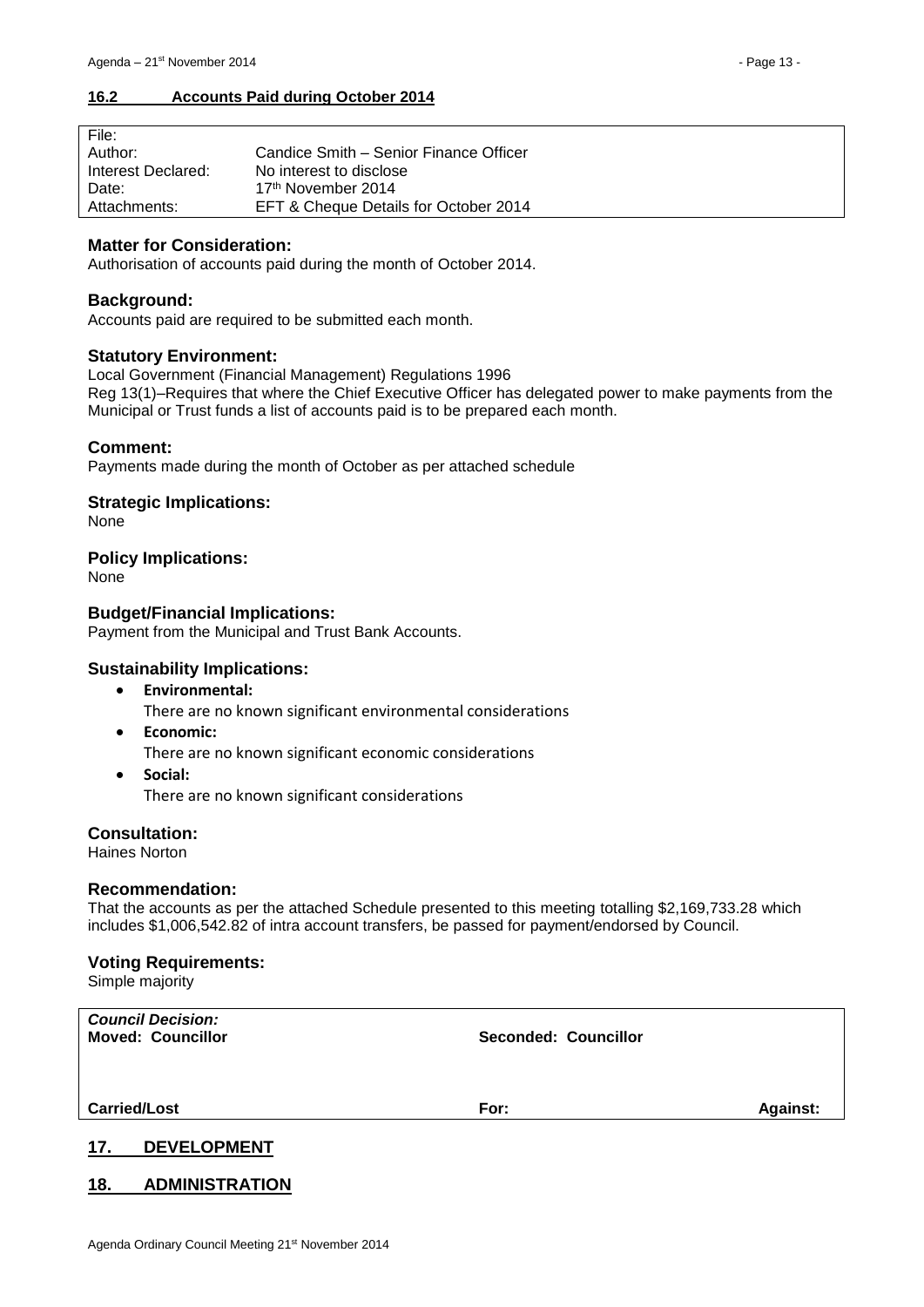### <span id="page-13-0"></span>**18.1 Acceptance of the 2013/2014 Annual Report**

| 12                                       |
|------------------------------------------|
| Jenny Goodbourn- Chief Executive Officer |
| No interest to disclose                  |
| 21 <sup>st</sup> November                |
| 2013/2014 Annual Report                  |
|                                          |

### **Matter for Consideration:**

The Annual Report for the 2013/2014 financial year is presented for consideration by the Council. In accordance with s5.55 of the Local government Act the Annual report will be made available to the public after it is accepted by Council.

### **Background:**

This year we have managed to complete our audit and have the audited financial report and annual report available to be accepted prior to the 31st December as required under the Local Government Act. The auditor's report was completed on the10th November 2014.

*s5.54 of the Local Government Act 1995*

*(1) Subject to subsection (2), the annual report for a financial year is to be accepted\* by the local government no later than 31 December after that financial year.*

*\* Absolute majority required.*

*(2) If the auditor's report is not available in time for the annual report for a financial year to be accepted by 31 December after that financial year, the annual report is to be accepted by the local government no later than 2 months after the auditor's report becomes available*.

### **Comment:**

The annual report contains all sections required by the Department of Local Government as well as information and statistics relating to the shire and its' operations. It relates to the shires performance in relation to its' adopted strategic plan and its' compliance with various other legislation such as Disability Access and Inclusion, Freedom of Information and Record Keeping. This is the second year that it also contains information relating to the integrated planning framework which had to be developed by all shires to meet new legislative requirements. It also includes a full financial report and the auditor's report. I am pleased to advise this year that there are no items to report in the Auditors report and they have issued a clear report.

Once the annual report has been adopted by Council we need to set the date and advertise the Annual Electors meeting.

*S5.27. Electors' general meetings*

*(2) A general meeting is to be held on a day selected by the local government but not more than 56 days after the local government accepts the annual report for the previous financial year.* 

Therefore if the annual report is accepted today we need to hold the Annual Electors meeting before the 16<sup>th</sup> January 2015. The minimum notice of advertising required is 14 days. Last year's electors meeting was held on a Saturday evening so that employees and residents of the settlement were available to attend but this may not be possible this year.

### **Statutory Environment:**

S5.54 Local Government Act 1995 S5.27 Local Government Act 1995

### **Sustainability Implications:**

- **Environmental**
	- There are no known significant environmental implications associated with this decision
- **Economic**
	- There are no known significant economic implications associated with this decision
	- **Social** There are no known significant social considerations associated with this decision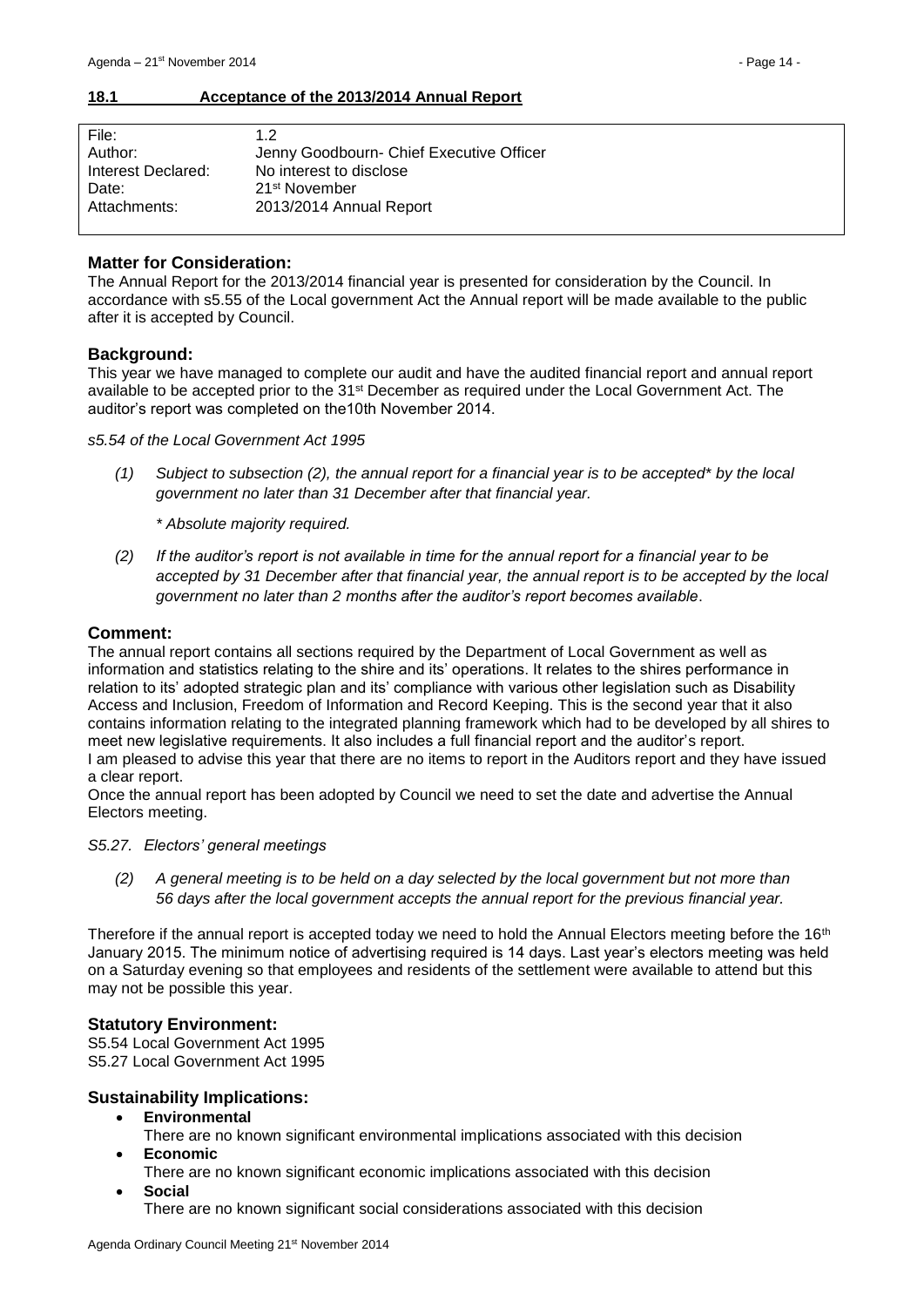### **Strategic Implications:**

This is a statutory function.

# **Policy Implications:**

Nil

### **Financial Implications:** Nil

### **Consultation:**

UHY Haines Norton RSM Bird Cameron

### **Recommendation:**

1) That Council accepts the Annual Report for 2013/2014. 2) That in accordance with s5.27 of the Local Government Act 1995 an electors general meeting be held on xxxxx, commencing at xxxxx

### **Voting Requirements:**

Absolute Majority

| <b>Council Decision:</b><br><b>Moved: Councillor</b> | Seconded: Councillor    |  |
|------------------------------------------------------|-------------------------|--|
| <b>Carried/Lost</b>                                  | For:<br><b>Against:</b> |  |
| 18.2<br>2015 Meeting Dates                           |                         |  |

<span id="page-14-0"></span>

| File:              | 4.32                                     |
|--------------------|------------------------------------------|
| Author:            | Jenny Goodbourn- Chief Executive Officer |
| Interest Declared: | No interest to disclose                  |
| Date:              | 21 <sup>st</sup> November 2014           |
| Attachments:       | Nil                                      |

### **Matter for Consideration:**

A formal resolution of Council is required to set the ordinary Council meeting dates for 2015.

### **Background:**

Precedent is that Ordinary Council meetings are held on the third Friday in each month. This is with the exception of January when a recess is traditionally observed

### **Comment:**

This would give the following proposed dates for meetings to be held in 2015:-

January – no meeting February 20th 2015 - Friday March 20<sup>th</sup> 2015 - Friday April 17th 2015 - Friday May 15<sup>th</sup> 2015 - Friday June 19th 2015 - Friday July 17th 2015 - Friday August 21st 2015 - Friday September 18th 2015 – Friday October 16<sup>th</sup> 2015 - Friday November 20th 2015 - Friday December 17th 2015 - Thursday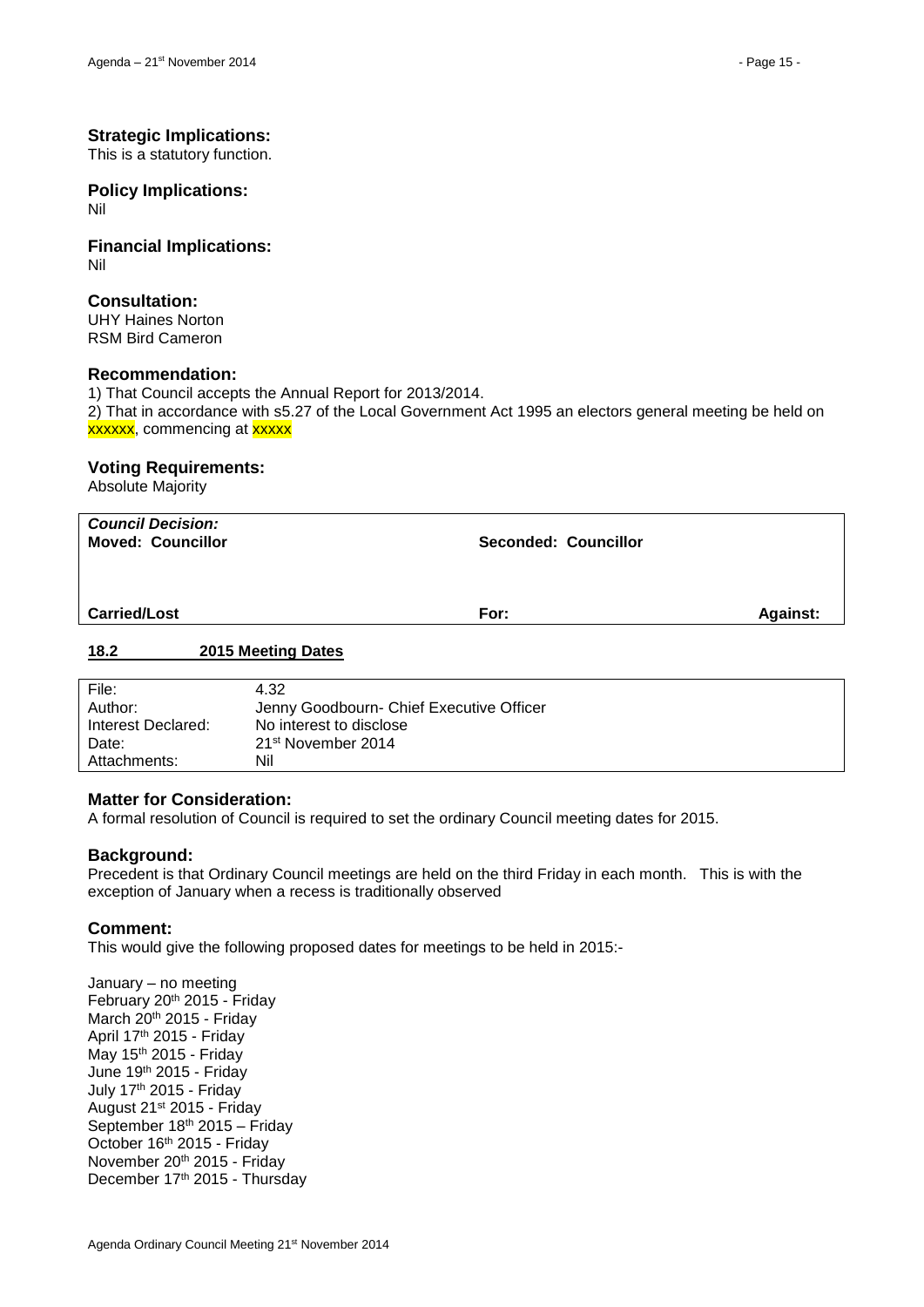Note that the proposed December meeting is a Thursday as it fits in with the Christmas break. The last couple of years Council has altered the December meeting date to the Thursday to fit in with the work crew roster which sees most of the staff commencing Christmas break on the Friday.

### **Statutory Environment:**

Regulation 12(1) of the Local Government (Administration) Regulations 1996 requires that:

(1) At least once each year a local government is to give local public notice of the dates on which and the time and place at which —

(a) the ordinary council meetings; and

(b) the committee meetings that are required under the Act to be open to members of the public or that are proposed to be open to members of the public,

are to be held in the next 12 months.

### **Sustainability Implications:**

- **Environmental**
	- There are no known significant environmental implications associated with this decision **Economic**
- 
- There are no known significant economic implications associated with this decision **Social**
	- There are no known significant social considerations associated with this decision

### **Strategic Implications:**

Nil

**Policy Implications:** Nil

**Financial Implications:** Nil

**Consultation:** Nil

### **Recommendation:**

That Council gives local public notice of its scheduled meetings for 2015 as follows:-

### **Shire of Murchison 2015 Ordinary Council Meeting Dates**

The following ordinary Council meetings are open to the public commencing at 10am on the dates as shown below. All meetings are held in Council Chambers, Murchison Settlement, WA.

### **Ordinary Council Meeting Dates 2015 – 10am**

January – No meeting Friday 17th July Friday 20<sup>th</sup> February Friday 21<sup>st</sup> August Friday 17<sup>th</sup> April **Friday 16<sup>th</sup> October** 

Friday 20<sup>th</sup> March Friday 18<sup>th</sup> September Friday 15<sup>th</sup> May **Friday 20<sup>th</sup> November** Friday 19<sup>th</sup> June Thursday 17<sup>th</sup> December

# **Voting Requirements:**

Simple Majority

*Council Decision:*

### **Moved: Councillor Seconded: Councillor**

**Carried/Lost For: Against:**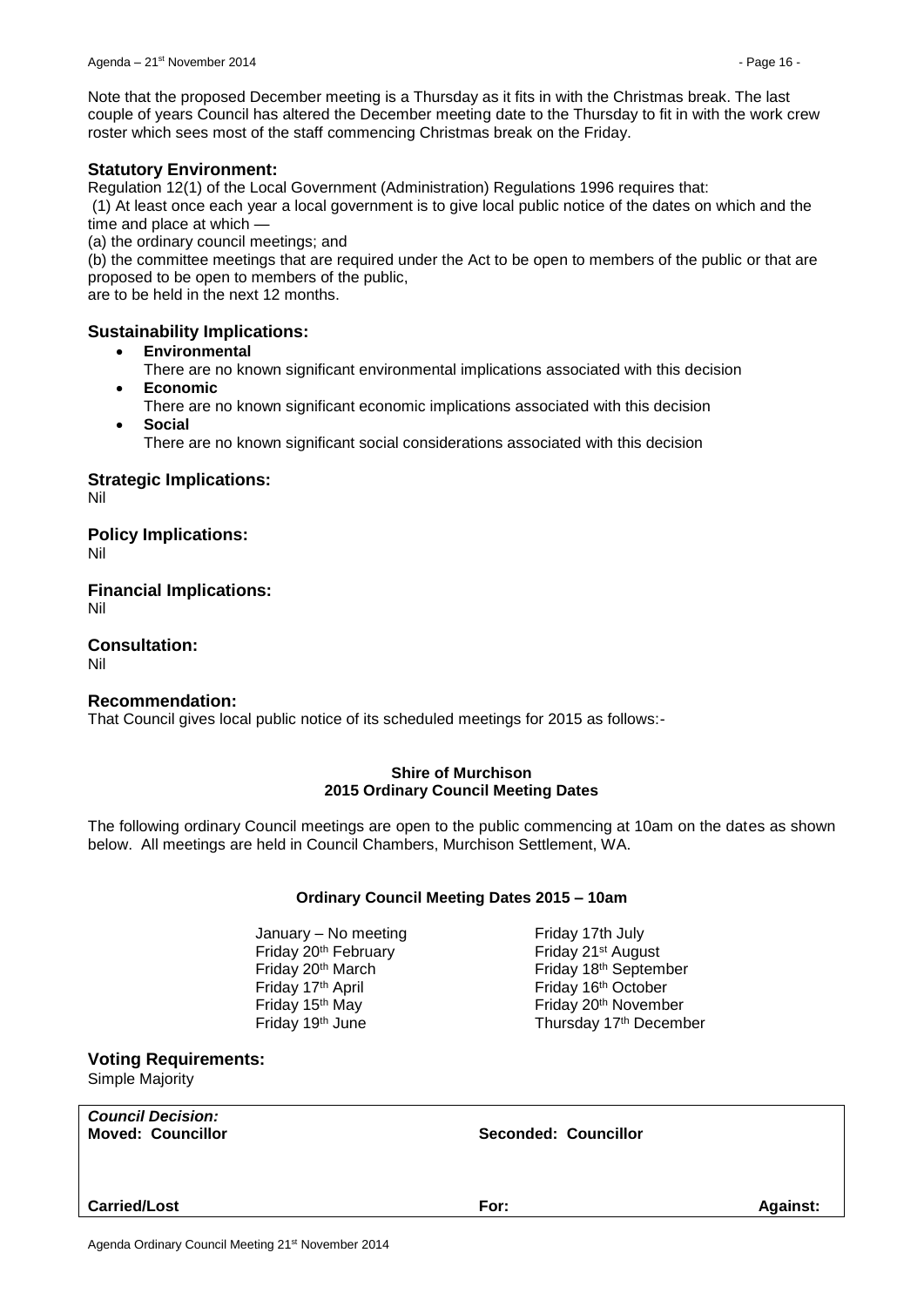### <span id="page-16-0"></span>**18.3 Request for Donation - ICPA**

| File:              | 8.3                                       |
|--------------------|-------------------------------------------|
| Author:            | Jenny Goodbourn - Chief Executive Officer |
| Interest Declared: |                                           |
| Date:              | 21 <sup>st</sup> November 2014            |
| Attachments:       | <b>ICPA Letter</b>                        |
|                    |                                           |

### **Matter for Consideration:**

Letter from Alys McKeough member of the ICPA WA Conference Convening Committee 2015, seeking a donation towards the sponsorship of the Annual State Conference.

### **Background:**

The shire has previously supported the ICPA and previous donations for 2010, 2011, 2012 and 2013 have been made of \$1,000.

### **Comment:**

The letter received is provided in the attachment. The Murchison shire has been invited to be a sponsor again. In 2015 the Gascoyne branch is the host and responsible for the convening. All sponsorship will be fully acknowledged in conference papers, and on various presentations and displays throughout the conference.

The ICPA WA is a voluntary, non-profit, apolitical parent body dedicated to ensuring that all rural and remote students have equity of access to a continuing and appropriate education. It encompasses the education of children from early childhood through to tertiary. Children may be educated in small rural schools, by distance education, attend boarding schools or school term hostels and sometimes have access to early childhood services and has an integral part to play in the Murchison district.

### **Statutory Environment:**

Assistance to education via ICPA is well within Councils' legislative boundaries.

### **Sustainability Implications:**

**Environmental**

There are no known significant environmental implications associated with this decision

- **Economic**
- There are no known significant economic implications associated with this decision
- **Social**

There are no known significant social considerations associated with this decision

**Strategic Implications:** Nil

**Policy Implications:**

Nil

### **Financial Implications:**

The Shire has budgeted \$4,000 for donations within this financial year. So far \$662 has been expended so this request is within budgeted parameters.

### **Consultation:**

Nil

### **Recommendation:**

That Council makes a donation of \$1,000 towards the sponsorship of the ICPA Annual State Conference to be held in Perth in 2015.

### **Voting Requirements:**

Simple Majority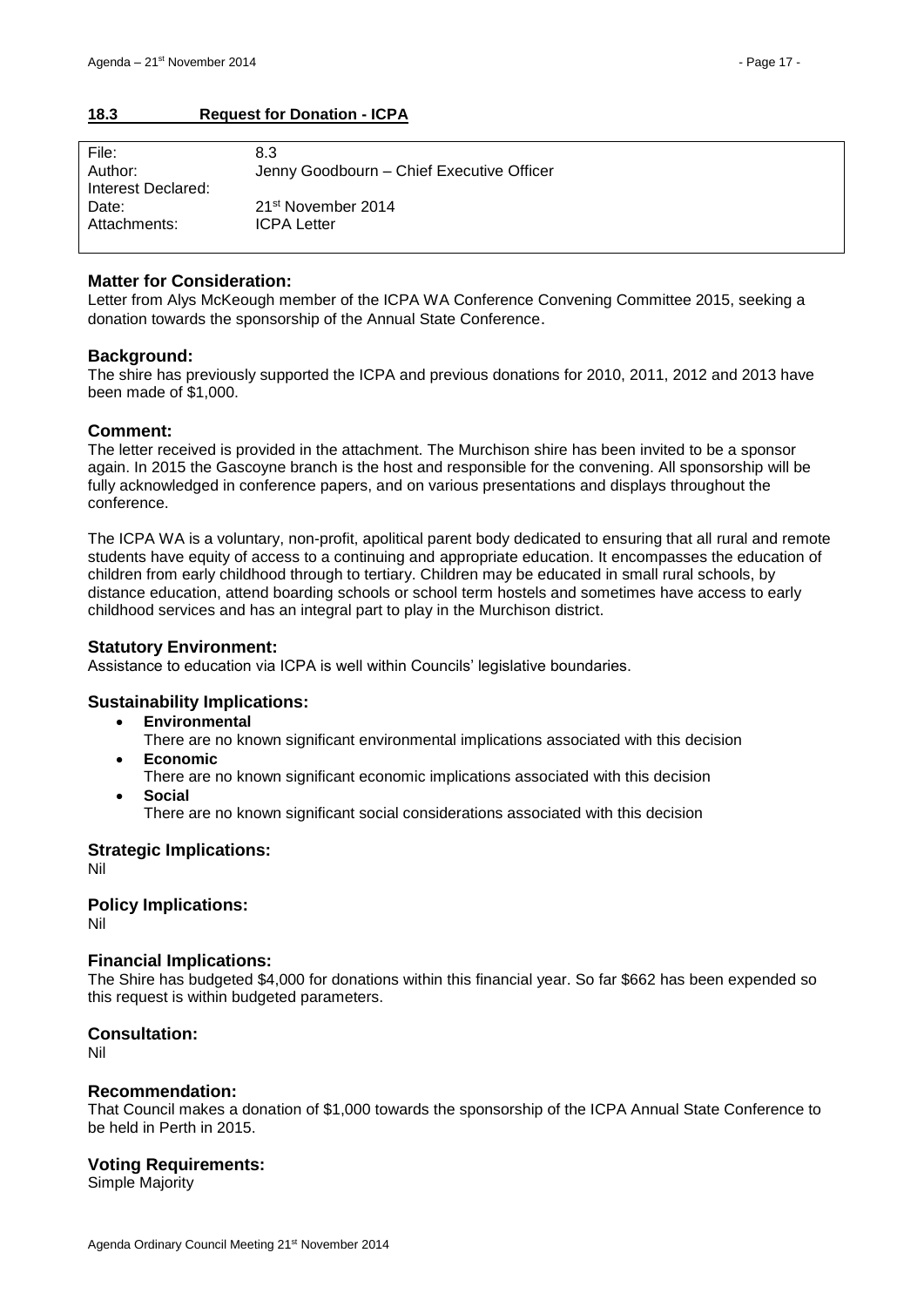| <b>Council Decision:</b><br><b>Moved: Councillor</b> |                                                    | Seconded: Councillor |          |
|------------------------------------------------------|----------------------------------------------------|----------------------|----------|
| <b>Carried/Lost</b>                                  |                                                    | For:                 | Against: |
| 18.4                                                 | Request for Donation - Carnarvon School of the Air |                      |          |
| File:<br>Author:                                     | 8.2<br>Jenny Goodbourn                             |                      |          |

| <b>Matter for Consideration:</b> |  |
|----------------------------------|--|

<span id="page-17-0"></span>Interest Declared: No interest to disclose Date: 21<sup>st</sup> November 2014 Attachments: Letter of request

Request for a donation from Carnarvon School of the Air.

### **Background:**

Letter received from Max Gronwald - Principal - Carnarvon School of the Air thanking us for our previous support and asking us to sponsor an award again. The shire has previously contributed \$150. It was done last year and records show contributions in 2001, 2002, 2003, 2004, 2005, 2006, 2007, 2010 & 2012 as well. Last year Council also decided to make a donation of \$150 to the Meekatharra School of the Air End of Year Student Awards

### **Comment:**

The End of Year Student Awards include a book award. Each book awarded has a certificate pasted inside acknowledging the sponsorship and recognition is also given in the Concert Program and newsletter. A representative from the shire is also invited to the Christmas concert to present the award should we decide to make one. The concert is being held on Tuesday the 2<sup>nd</sup> December at the Camel Lane Theatre in Carnarvon.

Council may also wish to make a similar donation to the Meekatharra School of the Air End of Year Student Awards as it did last year.

### **Statutory Environment:**

Assistance to education via Carnarvon School of the Air and Meekatharra School of the Air is well within Council's legislative boundaries.

### **Sustainability Implications:**

- **Environmental**
- There are no known significant environmental implications associated with this decision **Economic**
- There are no known significant economic implications associated with this decision
- **Social**
	- There are no known significant social considerations associated with this decision

### **Strategic Implications:**

Nil

### **Policy Implications:**

Nil

### **Financial Implications:**

The shire has budgeted \$4,000 for donations within this financial year. So far \$662 has been expended so this request is within budgeted parameters.

### **Consultation:**

Nil